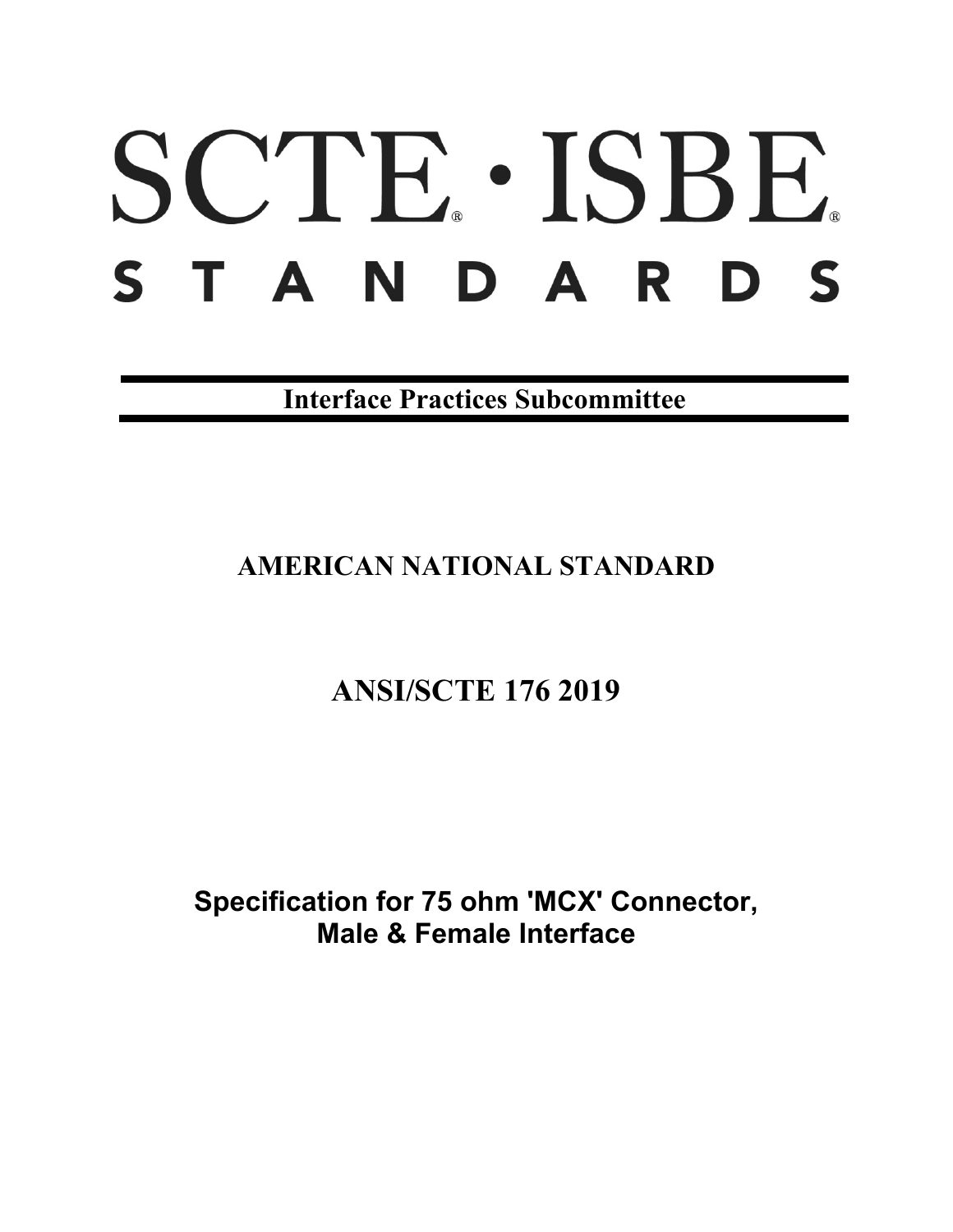# **NOTICE**

<span id="page-1-0"></span>The Society of Cable Telecommunications Engineers (SCTE) / International Society of Broadband Experts (ISBE) Standards and Operational Practices (hereafter called "documents") are intended to serve the public interest by providing specifications, test methods and procedures that promote uniformity of product, interchangeability, best practices and ultimately the long-term reliability of broadband communications facilities. These documents shall not in any way preclude any member or non-member of SCTE•ISBE from manufacturing or selling products not conforming to such documents, nor shall the existence of such standards preclude their voluntary use by those other than SCTE•ISBE members.

SCTE•ISBE assumes no obligations or liability whatsoever to any party who may adopt the documents. Such adopting party assumes all risks associated with adoption of these documents, and accepts full responsibility for any damage and/or claims arising from the adoption of such documents.

Attention is called to the possibility that implementation of this document may require the use of subject matter covered by patent rights. By publication of this document, no position is taken with respect to the existence or validity of any patent rights in connection therewith. SCTE•ISBE shall not be responsible for identifying patents for which a license may be required or for conducting inquiries into the legal validity or scope of those patents that are brought to its attention.

Patent holders who believe that they hold patents which are essential to the implementation of this document have been requested to provide information about those patents and any related licensing terms and conditions. Any such declarations made before or after publication of this document are available on the SCTE•ISBE web site at [http://www.scte.org.](http://www.scte.org/)

All Rights Reserved

© Society of Cable Telecommunications Engineers, Inc. 2019 140 Philips Road Exton, PA 19341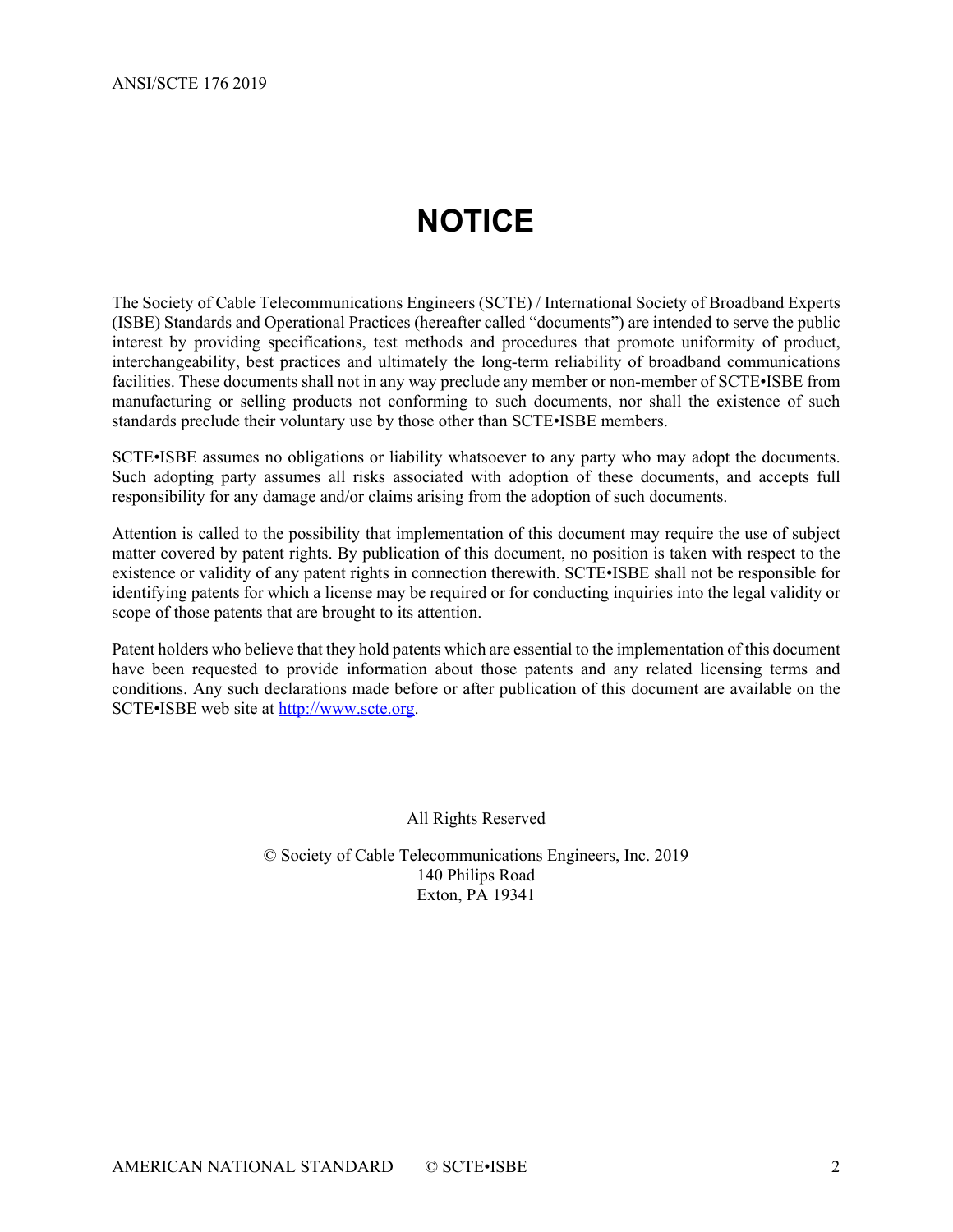<span id="page-2-0"></span>

| Title          | <b>Page Number</b> |                                                                                                                                                                                                                                 |    |
|----------------|--------------------|---------------------------------------------------------------------------------------------------------------------------------------------------------------------------------------------------------------------------------|----|
| <b>NOTICE</b>  |                    |                                                                                                                                                                                                                                 |    |
|                |                    |                                                                                                                                                                                                                                 |    |
|                |                    |                                                                                                                                                                                                                                 | 5  |
|                | 1.1.               |                                                                                                                                                                                                                                 | 5  |
|                | 1.2 <sub>1</sub>   |                                                                                                                                                                                                                                 | 5  |
|                | 1.3.               | Benefits                                                                                                                                                                                                                        |    |
|                |                    |                                                                                                                                                                                                                                 |    |
|                | 1.5.               | Areas for Further Investigation or to be Added in Future Versions                                                                                                                                                               | 5  |
| 2 <sub>1</sub> |                    |                                                                                                                                                                                                                                 |    |
|                | 2.1                |                                                                                                                                                                                                                                 | 5  |
|                | 2.2                |                                                                                                                                                                                                                                 | 6  |
|                |                    | 2.3. Published Materials                                                                                                                                                                                                        | 6  |
| $3_{-}$        |                    |                                                                                                                                                                                                                                 | 6  |
|                |                    | 3.1. SCTE References                                                                                                                                                                                                            | 6  |
|                |                    |                                                                                                                                                                                                                                 | 6  |
|                |                    | 3.3. Published Materials<br>experiences and the contract of the contract of the contract of the contract of the contract of the contract of the contract of the contract of the contract of the contract of the contract of the | 6  |
| 4.             |                    |                                                                                                                                                                                                                                 |    |
| 5.             |                    |                                                                                                                                                                                                                                 | 7  |
| 6.             |                    |                                                                                                                                                                                                                                 | 8  |
|                |                    |                                                                                                                                                                                                                                 | 8  |
|                |                    |                                                                                                                                                                                                                                 | 9  |
|                |                    |                                                                                                                                                                                                                                 | 10 |
|                |                    |                                                                                                                                                                                                                                 |    |
|                |                    |                                                                                                                                                                                                                                 | 12 |
|                |                    | 6.6. Test Socket<br><u> 1989 - Johann John Stoff, deutscher Stoffen und der Stoffen und der Stoffen und der Stoffen und der Stoffen</u>                                                                                         | 13 |
|                |                    |                                                                                                                                                                                                                                 | 14 |
|                |                    | 8. Environmental Requirements                                                                                                                                                                                                   | 14 |

# **Table of Contents**

# **List of Figures**

| <b>Title</b>                      | <b>Page Number</b> |
|-----------------------------------|--------------------|
| Figure 1 - Female Socket Geomerty | 8                  |
| Figure 2 - Male Plug Geomerty     | 9                  |
| Figure 3 – Gauge for Center Pin   | 10                 |
| Figure 4 – Gauge for Outer Plug   | 11                 |
| Figure 5 - Test Plug              | 12                 |
| Figure 6 - Test Socket            | 13                 |

## **List of Tables**

| <b>Title</b>                                                          | <b>Page Number</b> |
|-----------------------------------------------------------------------|--------------------|
| Table 1 - Electrical Requirements of MCX Plug – Socket Interface only |                    |
| Table 2 - Female Socket Dimensions                                    | 8                  |
| Table 3 - Male Plug Dimensions                                        | 9                  |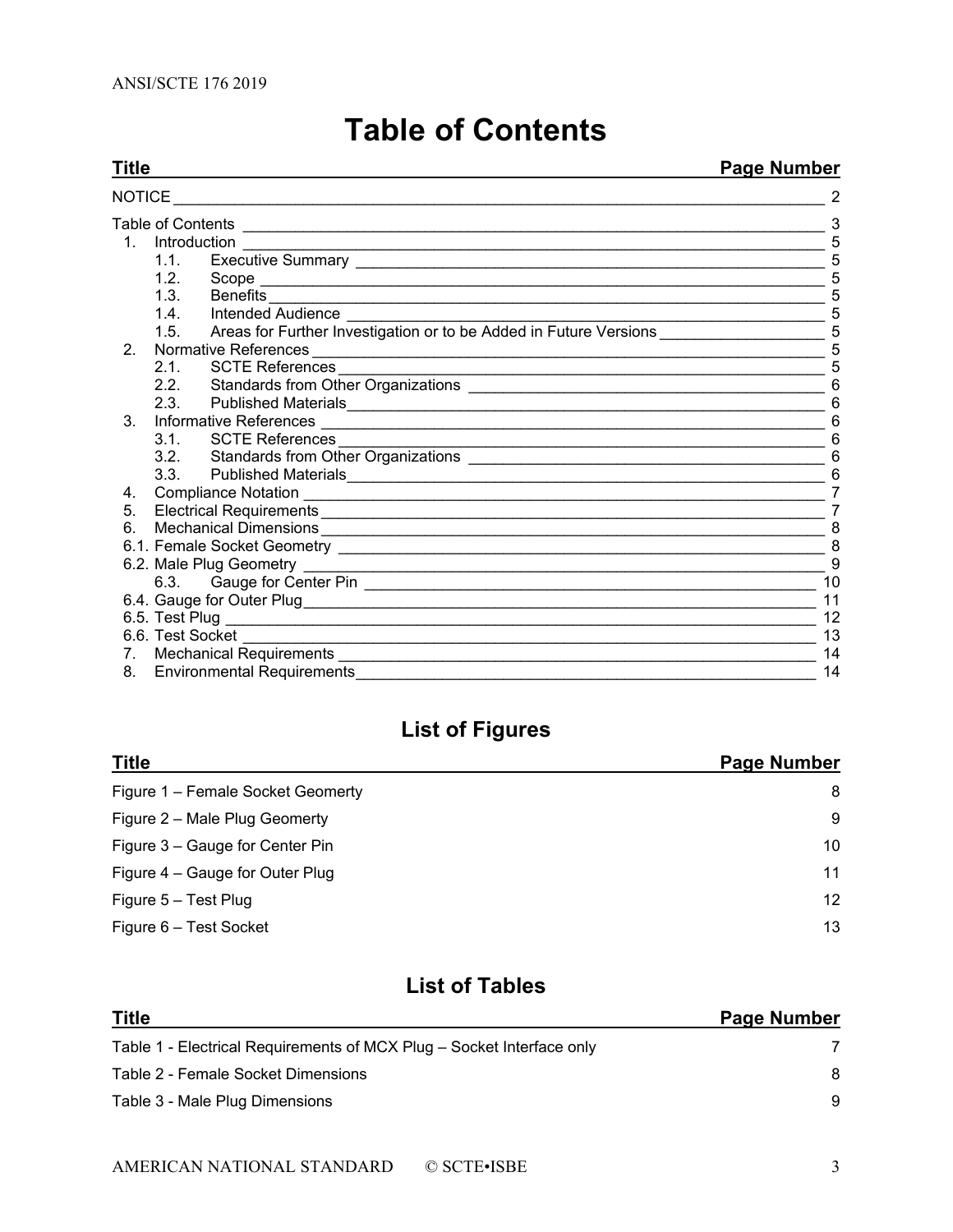ANSI/SCTE 176 2019

| Table 4 - Center Pin Gauge                                       | 10 |
|------------------------------------------------------------------|----|
| Table 5 - Outer Plug Gauge                                       | 11 |
| Table 6 - Test Plug                                              | 12 |
| Table 7 - Test Socket                                            | 13 |
| Table 8 - Mechanical Requirements of MCX Plug - Socket Interface | 14 |
| Table 9 - Environmental Specifications                           | 14 |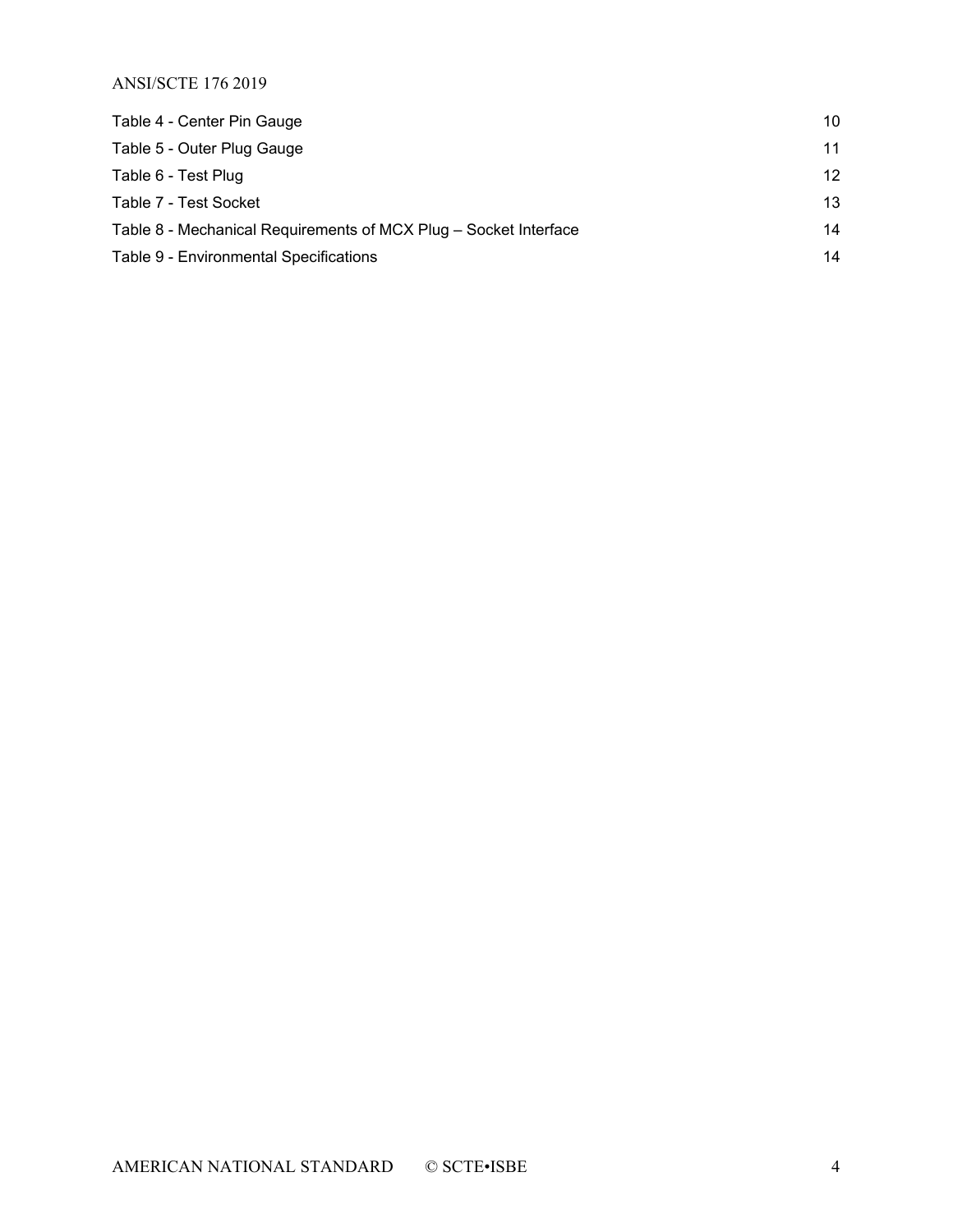#### <span id="page-4-1"></span><span id="page-4-0"></span>**1. Introduction**

#### **1.1. Executive Summary**

This document outlines the mechanical, electrical and environmental requirements for the 75 ohm MCX connector interface.

#### <span id="page-4-2"></span>**1.2. Scope**

The purpose of this document is to specify requirements for the male/female interface of a 75 ohm, 3 GHz rated connector series generically known as MCX. This is an indoor connector with applications in controlled environment headends and hubsites.

All requirements of this document are measured after installation per manufacturer's instructions of the cable into the connector.

This document will address only the interface, not the connector body or the cable requirements. Mechanical, electrical and environmental performance is defined to ensure a reliable connection for permanent installations, as well as temporary adapters and calibration standards.

#### <span id="page-4-3"></span>**1.3. Benefits**

This specification is necessary to provide manufacturers and users of this product a basic set of standard dimensional and performance requirements from which to gauge design performance. It's useful for cable and equipment manufacturers to ensure proper mating with varied connector manufactured designs. This specification provides confidence to end users that designs which meet these minimum criteria will perform properly in their systems.

#### <span id="page-4-4"></span>**1.4. Intended Audience**

<span id="page-4-5"></span>This document is intended for manufacturers and end users of this product, and products to which this connector type is intended to be used.

#### **1.5. Areas for Further Investigation or to be Added in Future Versions**

• None

#### <span id="page-4-6"></span>**2. Normative References**

The following documents contain provisions, which, through reference in this text, constitute provisions of this document. At the time of Subcommittee approval, the editions indicated were valid. All documents are subject to revision; and while parties to any agreement based on this document are encouraged to investigate the possibility of applying the most recent editions of the documents listed below, they are reminded that newer editions of those documents might not be compatible with the referenced version.

#### <span id="page-4-7"></span>**2.1. SCTE References**

- ANSI/SCTE 103 2018 Test Method for DC Contact Resistance, Drop cable to "F" connectors and F 81 Barrels
- ANSI/SCTE 04 2014 Test Method for "F" Connector Return Loss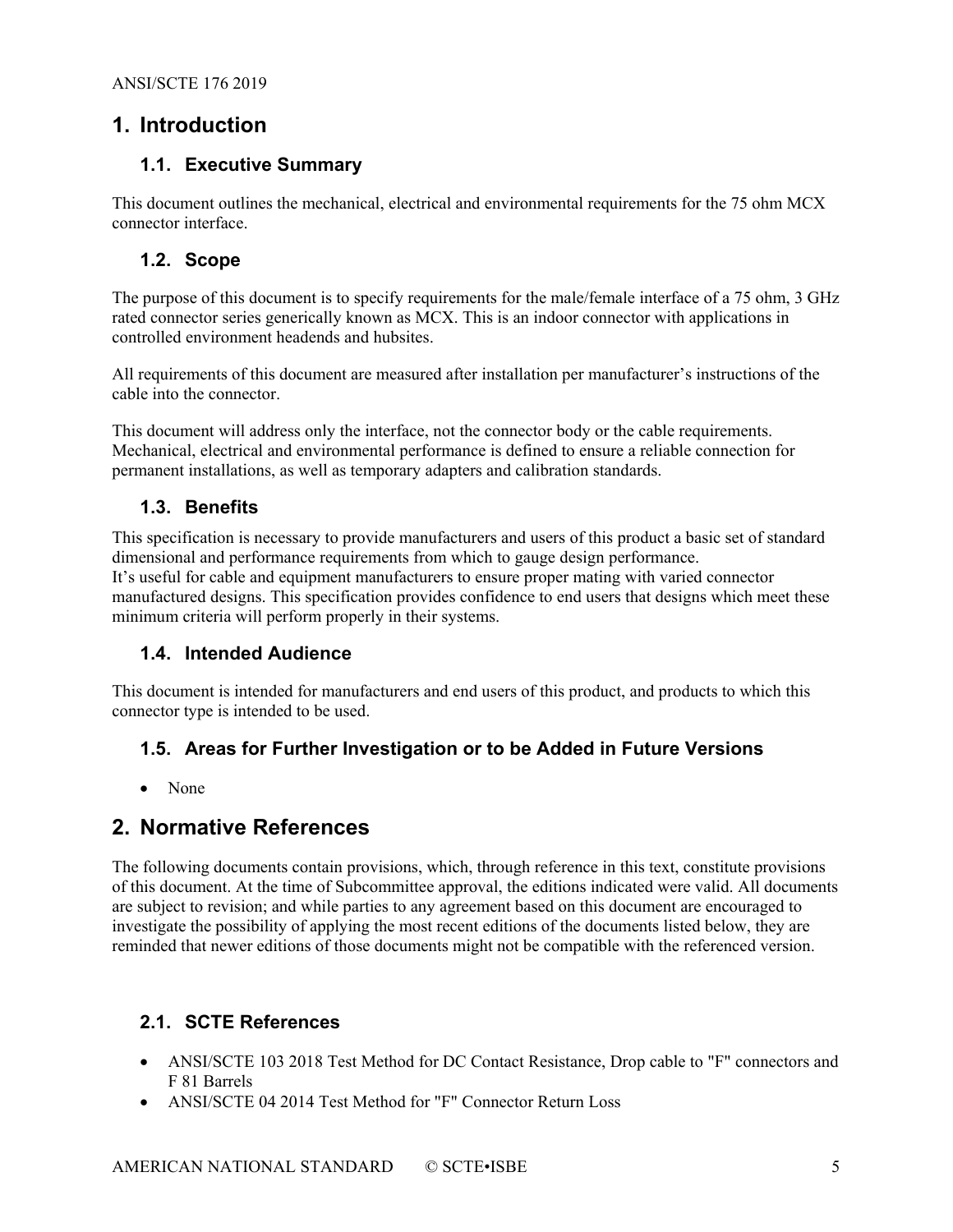- ANSI/SCTE 48-1 2015 Test Method for Measuring Shielding Effectiveness of Passive and Active Devices Using a GTEM Cell
- ANSI/SCTE 144 2017 Test Procedure for Measuring Transmission and Reflection

#### <span id="page-5-0"></span>**2.2. Standards from Other Organizations**

- EIA-364-65
- MIL-STD-202
- Bellcore GR-1503-CORE 4.8
- <span id="page-5-1"></span>• CECC-22200

#### **2.3. Published Materials**

• No normative references are applicable.

#### <span id="page-5-2"></span>**3. Informative References**

The following documents might provide valuable information to the reader but are not required when complying with this document.

#### <span id="page-5-3"></span>**3.1. SCTE References**

• No informative references are applicable.

#### <span id="page-5-4"></span>**3.2. Standards from Other Organizations**

• MIL-STD-889

#### <span id="page-5-5"></span>**3.3. Published Materials**

• No informative references are applicable.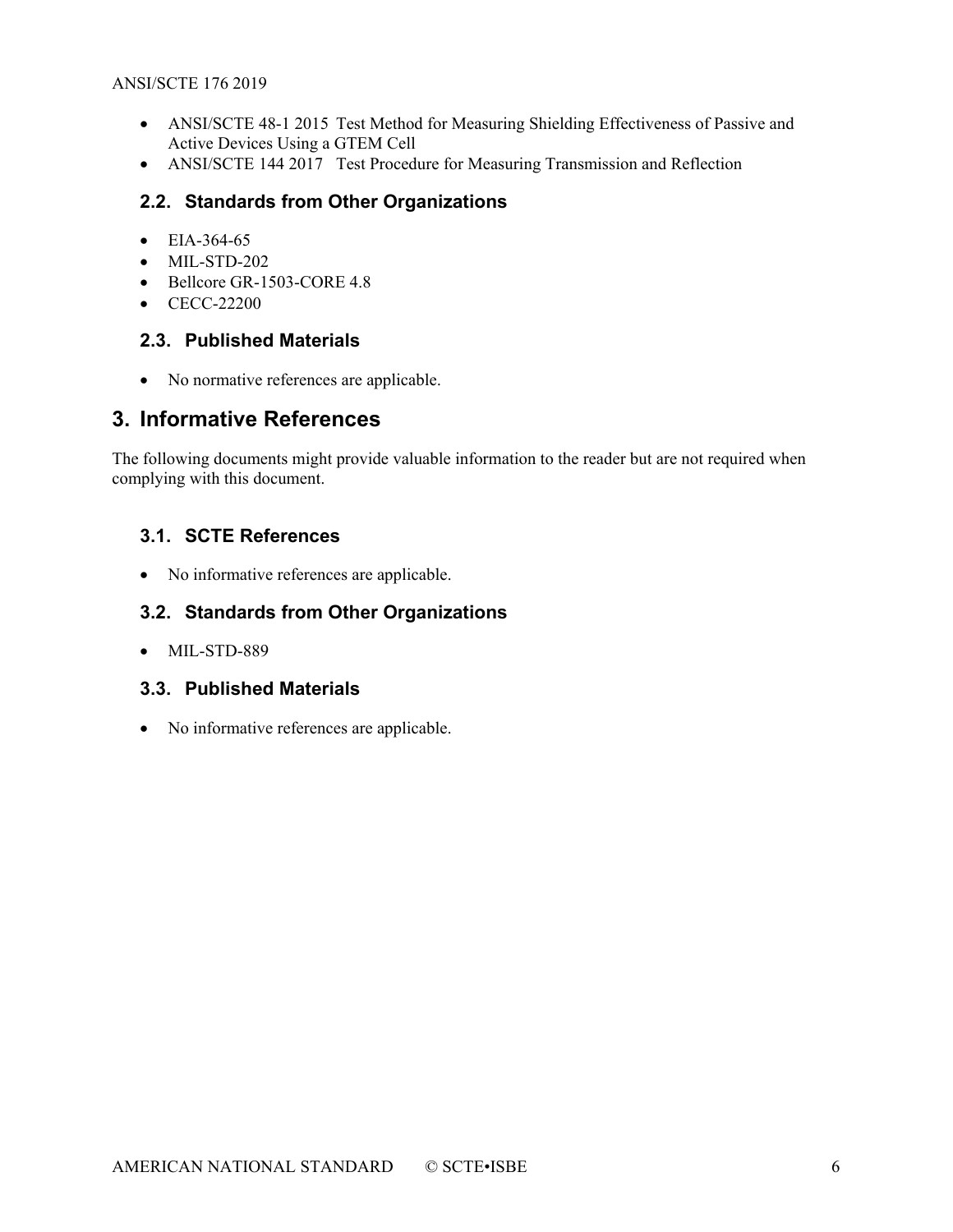### <span id="page-6-0"></span>**4. Compliance Notation**

| shall            | This word or the adjective "required" means that the item is an              |
|------------------|------------------------------------------------------------------------------|
|                  | absolute requirement of this document.                                       |
| shall not        | This phrase means that the item is an absolute prohibition of this           |
|                  | document.                                                                    |
| <i>forbidden</i> | This word means the value specified shall never be used.                     |
|                  | This word or the adjective "recommended" means that there may exist          |
| should           | valid reasons in particular circumstances to ignore this item, but the       |
|                  | full implications should be understood and the case carefully weighted       |
|                  | before choosing a different course.                                          |
|                  | This phrase means that there may exist valid reasons in particular           |
| should not       | circumstances when the listed behavior is acceptable or even useful,         |
|                  | but the full implications should be understood and the case carefully        |
|                  | weighed before implementing any behavior described with this label.          |
|                  | This word or the adjective " <i>optional</i> " means that this item is truly |
|                  | optional. One vendor may choose to include the item because a                |
| may              | particular marketplace requires it or because it enhances the product,       |
|                  | for example; another vendor may omit the same item.                          |
|                  | Use is permissible for legacy purposes only. Deprecated features may         |
| deprecated       | be removed from future versions of this document. Implementations            |
|                  | should avoid use of deprecated features.                                     |

# <span id="page-6-2"></span><span id="page-6-1"></span>**5. Electrical Requirements**

| <b>Electrical Specification</b>        |                                  | Min  | <b>Typ</b> | <b>Max</b> | Unit        | <b>Comments</b>                              |  |
|----------------------------------------|----------------------------------|------|------------|------------|-------------|----------------------------------------------|--|
| <b>Frequency Range</b>                 |                                  | 5    |            | 3000       | <b>MHz</b>  | unless otherwise stated                      |  |
|                                        | <b>Nominal Impedance</b>         |      | 75         |            | Ω           |                                              |  |
|                                        | <b>Insulation Resistance</b>     | 5000 |            |            | $M\Omega$   | (per MIL-STD-202 Method<br>302)              |  |
| <b>Dielectric Withstand</b><br>Voltage |                                  | 1000 |            |            | <b>Vrms</b> | at sea level (per MIL-STD-202<br>Method 301) |  |
|                                        | <b>RF HI-Potential</b>           | 670  |            |            | <b>Vrms</b> | at 5MHz                                      |  |
| <b>Voltage Rating</b>                  |                                  | 300  |            |            | <b>Vrms</b> | at sea level                                 |  |
| <b>RF</b> Leakage                      |                                  |      |            | $-70$      | dB          | <b>ANSI/SCTE 48-1 2015</b>                   |  |
|                                        | <b>Insertion Loss</b>            |      |            | 0.2        | dB          | <b>ANSI/SCTE 144 2017</b>                    |  |
|                                        | <b>Center Contact Resistance</b> |      |            | 6          | $m\Omega$   | ANSI/SCTE 103 2018 Initial                   |  |
|                                        |                                  |      |            | 15         | $m\Omega$   | After Conditioning                           |  |
| <b>Outer Conductor</b><br>Continuity   |                                  |      |            | 2.5        | $m\Omega$   | Initial                                      |  |
|                                        |                                  |      |            | 7.5        | $m\Omega$   | After Conditioning*                          |  |
|                                        | 5-1002 MHz                       | 30   |            |            |             |                                              |  |
| <b>Return</b><br>Loss                  | $1-2$ GHz                        | 28   |            |            | dB          | <b>ANSI/SCTE 04 2014</b>                     |  |
|                                        | $2-3$ GHz                        | 25   |            |            |             |                                              |  |

#### **Table 1 - Electrical Requirements of MCX Plug – Socket Interface only**

\*After Conditioning defined as any single test in [Table 8.](#page-13-2) If a test procedure referenced in [Table 8](#page-13-2) already defines a maximum deviation from baseline, then that value takes precedence.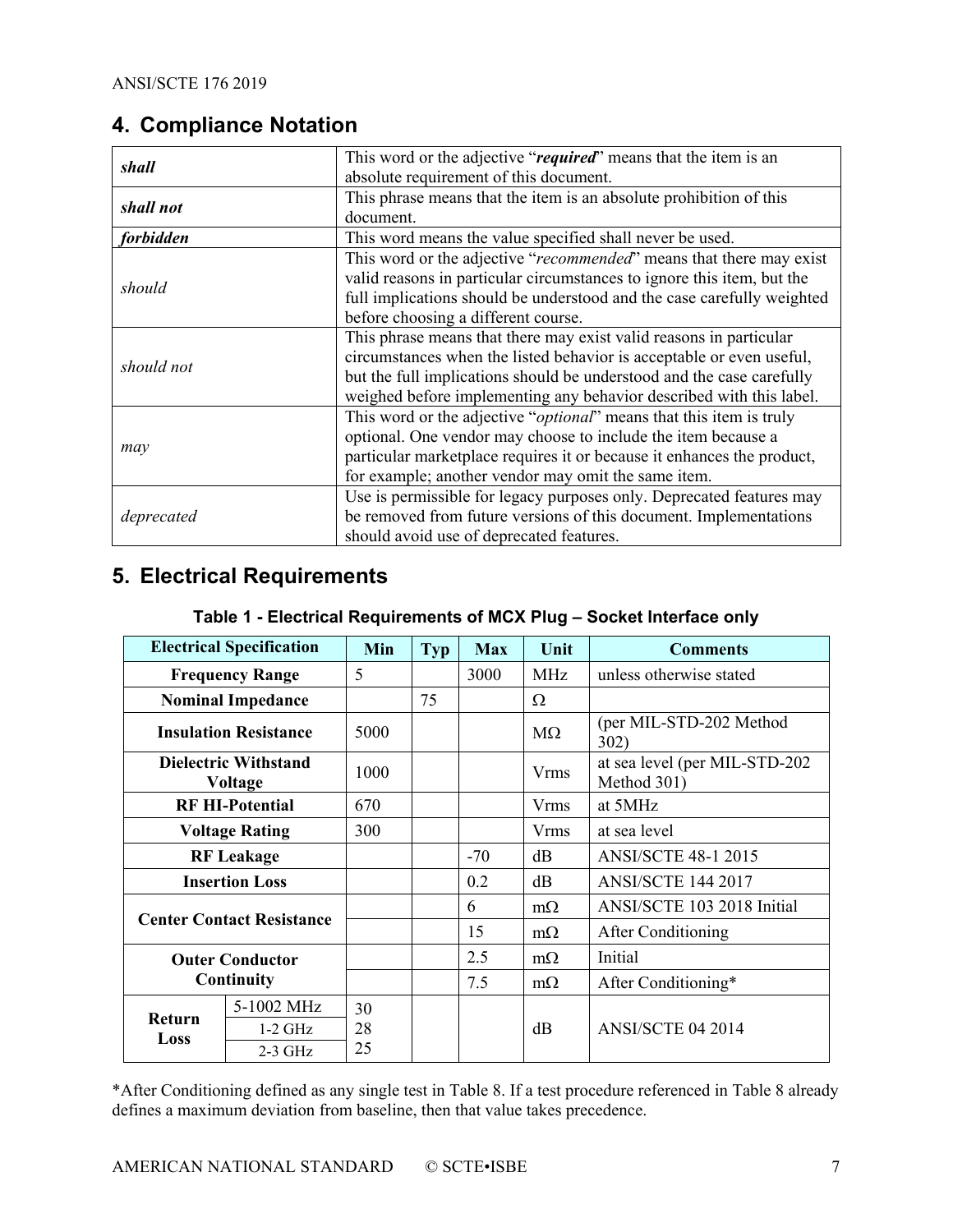ANSI/SCTE 176 2019

# <span id="page-7-1"></span><span id="page-7-0"></span>**6. Mechanical Dimensions**

# **6.1. Female Socket Geometry**





<span id="page-7-3"></span><span id="page-7-2"></span>

|               | mm   |                          | in                       |                          |             |
|---------------|------|--------------------------|--------------------------|--------------------------|-------------|
| Reference     | Min  | <b>Max</b>               | Min                      | <b>Max</b>               | <b>Note</b> |
| A             |      |                          | $\overline{\phantom{0}}$ |                          | 1, Diameter |
| $\mathcal{C}$ | 3.60 | 3.71                     | 0.142                    | 0.146                    | Diameter    |
| D             | 3.42 | 3.48                     | 0.135                    | 0.137                    | Diameter    |
| E             | 2.30 | 2.80                     | 0.091                    | 0.110                    | Diameter    |
| G             | 4.00 | 4.12                     | 0.157                    | 0.162                    |             |
| H             | 0.75 | 0.85                     | 0.030                    | 0.033                    |             |
|               | -    | ۰                        | -                        |                          | 1, Diameter |
| L             | 0.00 | -                        | 0.000                    |                          |             |
| $\Omega$      |      | 3.00                     | $\overline{\phantom{0}}$ | 0.118                    | Diameter    |
| P             | 3.80 | $\overline{\phantom{a}}$ | 0.15                     | $\overline{\phantom{a}}$ | Diameter    |
| T             | 18   | 22                       |                          |                          | Degrees     |

#### **Table 2 - Female Socket Dimensions**

1. Design to meet electrical and mechanical performance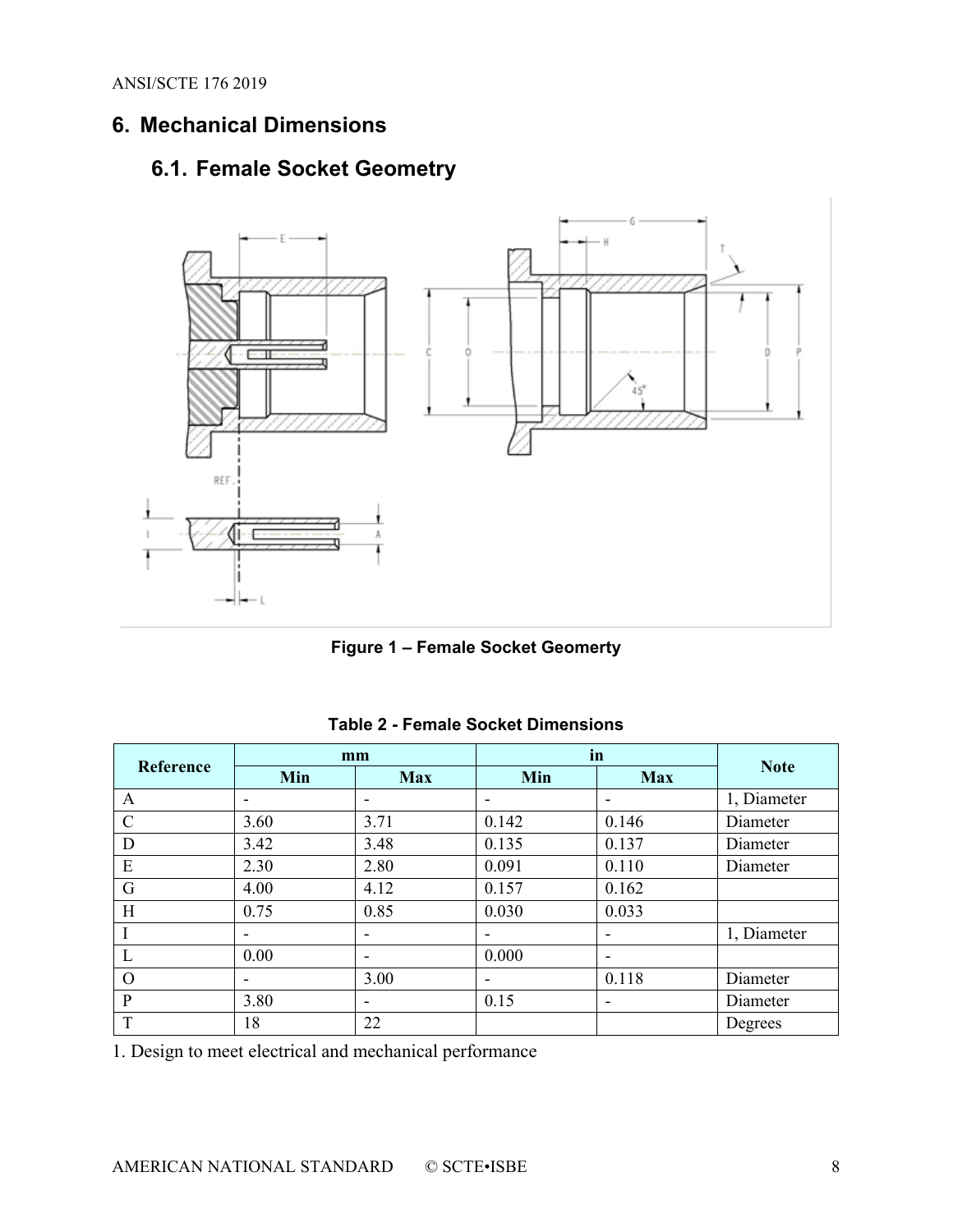# <span id="page-8-0"></span>**6.2. Male Plug Geometry**



**Figure 2 – Male Plug Geomerty** 

| Table 3 - Male Plug Dimensions |  |
|--------------------------------|--|
|--------------------------------|--|

<span id="page-8-2"></span><span id="page-8-1"></span>

|               | mm   |            | in    |                          | <b>Note</b> |  |
|---------------|------|------------|-------|--------------------------|-------------|--|
| Reference     | Min  | <b>Max</b> | Min   | <b>Max</b>               |             |  |
| А             | 0.48 | 0.53       | 0.019 | 0.021                    | Diameter    |  |
| $\mathcal{C}$ | 3.73 | -          | 0.147 | $\overline{\phantom{0}}$ |             |  |
| D             |      | 3.40       |       | 0.134                    | Diameter    |  |
| E             | 2.80 | -          | 0.110 | $\overline{\phantom{0}}$ |             |  |
| F             | 4.15 | -          | 0.163 | ٠                        |             |  |
| Н             | 0.70 | 0.75       | 0.028 | 0.030                    |             |  |
|               |      | -          |       | $\overline{\phantom{0}}$ | 2, Diameter |  |
|               | 0.15 | -          | 0.006 | $\overline{\phantom{0}}$ |             |  |
| M             |      | 0.25       |       | 0.010                    | Diameter    |  |
| O             |      | 3.00       |       | 0.118                    | 2, Diameter |  |
| P             | -    | 3.60       |       | 0.142                    | Diameter    |  |
| R             |      | 1.20       |       | 0.047                    |             |  |

1. Shoulder Optional

2. Diameter chosen to meet mechanical and electrical requirements and to compensate for electrical effect of slots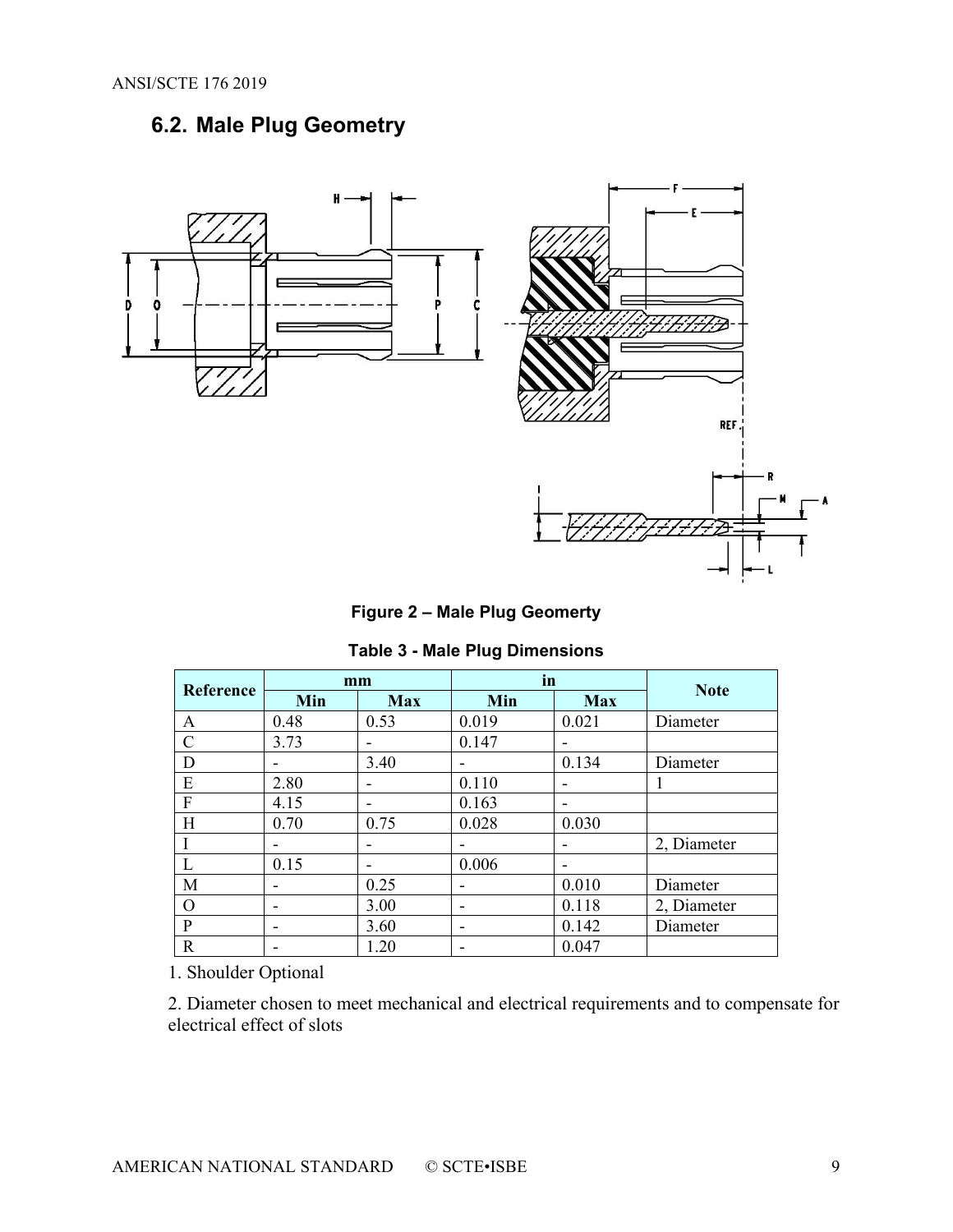#### <span id="page-9-0"></span>**6.3. Gauge for Center Pin**





**Table 4 - Center Pin Gauge**

<span id="page-9-2"></span><span id="page-9-1"></span>

| Ref.           |       | <b>Gauge A</b> | <b>Gauge B</b> |       |  |
|----------------|-------|----------------|----------------|-------|--|
|                | min   | max            | min            | max   |  |
| $A\phi$ (mm)   | 0.533 | 0.538          | 0.477          | 0.482 |  |
| $A\phi$ (mils) | 20.98 | 21.18          | 18.78          | 18.98 |  |
| Insertion      |       |                |                |       |  |
| Force*         |       | 11 N           |                |       |  |
| Retention      |       |                |                |       |  |
| Force*         |       |                |                |       |  |

Material: Steel, polished

Surface roughness  $Ra = 0.4 \mu m$  max (0.0157) mil)

\* After alternate inserting Gauge A and B for five cycles. As per CECC-222200.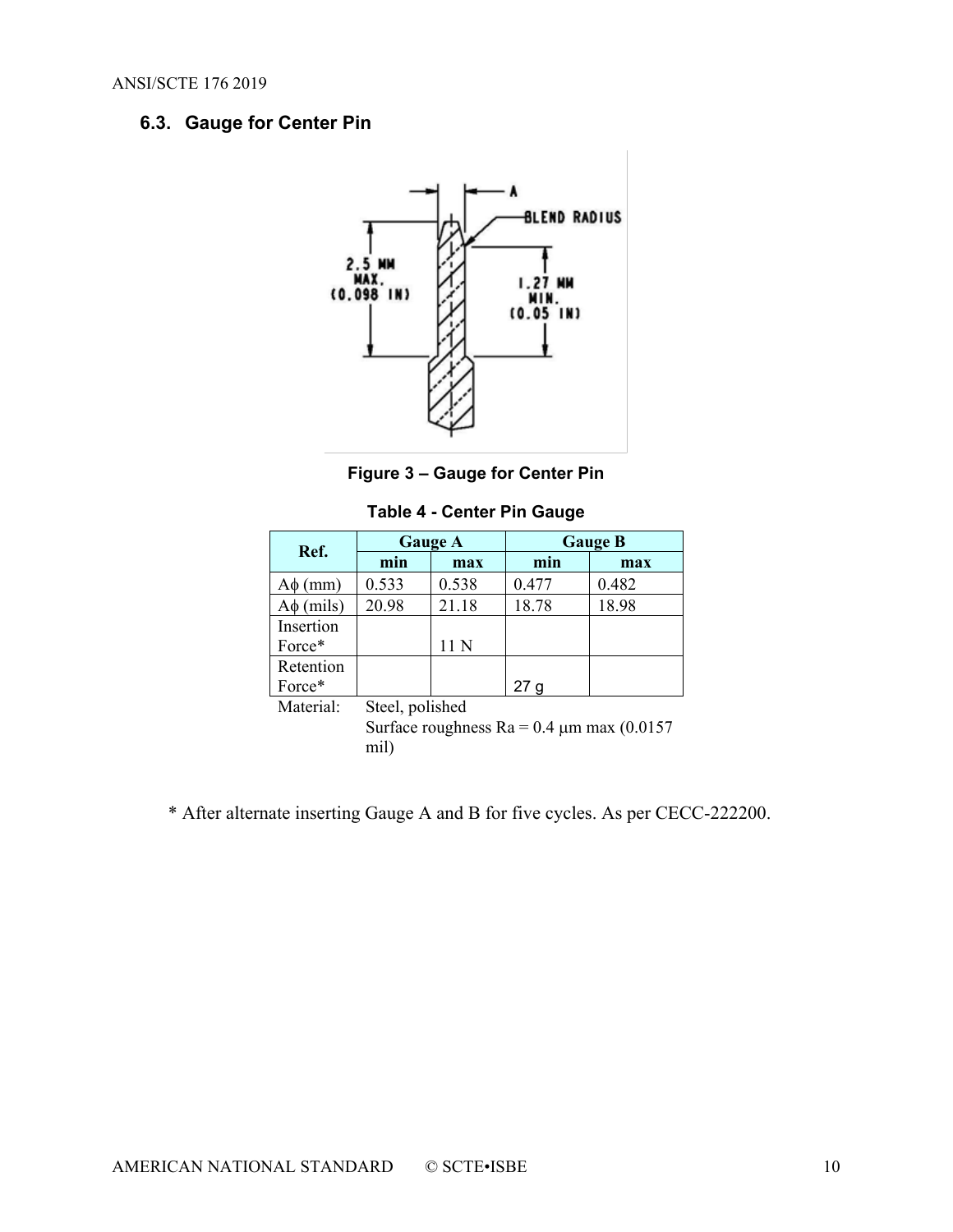# <span id="page-10-0"></span>**6.4. Gauge for Outer Plug**



**Figure 4 – Gauge for Outer Plug**

**Table 5 - Outer Plug Gauge**

<span id="page-10-2"></span><span id="page-10-1"></span>

|                                             |               | <b>Gauge A</b> | <b>Gauge B</b> |            |  |
|---------------------------------------------|---------------|----------------|----------------|------------|--|
| Ref.                                        |               | max material)  | (min material) |            |  |
|                                             | min           | max            | min            | max        |  |
| C                                           | 3.6(142)      | 3.62(143)      | 3.6(142)       | 3.62(143)  |  |
| D                                           | 3.4(134)      | 3.42(135)      | 3.46 (136)     | 3.48 (137) |  |
| G                                           | 4.1(161)      | 4.12(162)      | 4.1(161)       | 4.12(162)  |  |
| H                                           | 0.79(31)      | 0.81(32)       | 0.79(31)       | 0.81(32)   |  |
| P                                           | 3.75(148)     | 3.85(152)      | 3.75(148)      | 3.85(152)  |  |
| $\Omega$                                    | 2.6(102)      | 2.8(110)       | 2.6(102)       | 2.8(110)   |  |
| Weight $(g)$                                | 1990          | 2010           | 790            | 810        |  |
| Removal                                     | 8N (1.80 lbf) | 20N(4.5)       | 800g(1.76)     |            |  |
| Force*                                      |               |                | 1 <sub>b</sub> |            |  |
| Insertion                                   |               |                |                |            |  |
| Force*                                      |               | 63N (14.2 lbf) |                |            |  |
| Unless otherwise stated, units in mm (mils) |               |                |                |            |  |

Material: Steel, polished

Surface roughness  $Ra = 0.4 \mu m$  max (0.0157 mil)

\* Alternate inserting Gauge A and B for five cycles. As per CECC-222200.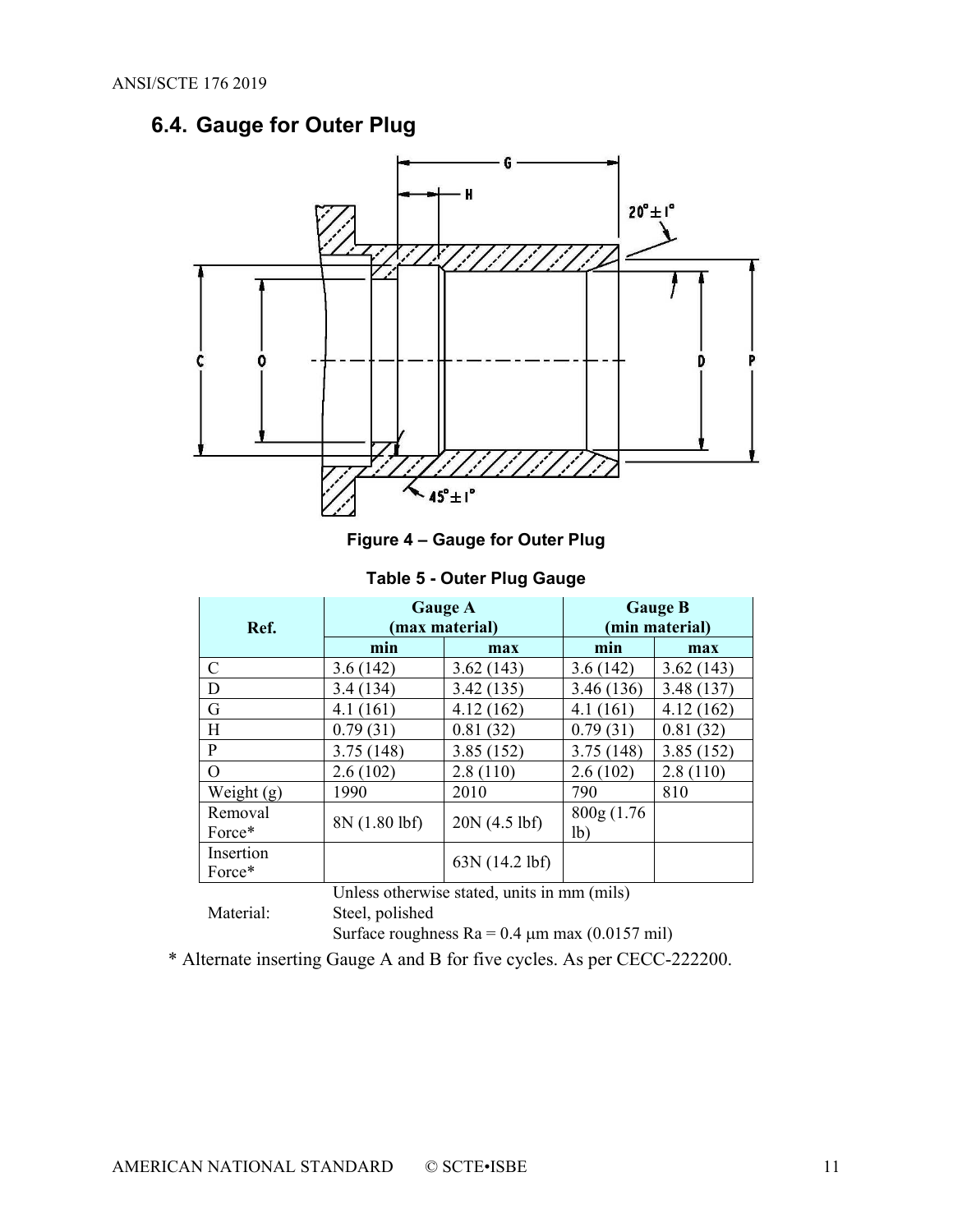# <span id="page-11-0"></span>**6.5. Test Plug**



**Figure 5 – Test Plug**

#### **Table 6 - Test Plug**

<span id="page-11-2"></span><span id="page-11-1"></span>

| Ref.        | Min       | <b>Max</b> | <b>Note</b> |
|-------------|-----------|------------|-------------|
| Α           | 0.5(20)   | 0.53(21)   | Diameter    |
| $\mathbf C$ | 3.73(147) | 3.76 (148) | Diameter    |
| D           | 3.37(133) | 3.4(134)   | Diameter    |
| E           | 2.81(111) | 3(118)     |             |
| F           | 4.15(163) |            |             |
| H           | 0.7(28)   | 0.75(30)   |             |
| I           | 0.93(37)  | 0.95(37)   | Diameter    |
| L           | 0.15(6)   |            |             |
| M           |           | 0.25(10)   | Diameter    |
| $\mathbf O$ | 2.8(110)  | 2.83(111)  | Diameter    |
| P           |           | 3.6(142)   | Diameter    |
| $\mathbf R$ |           | 1.2(47)    |             |

Unless otherwise stated, units in mm (mils)

Mate with test plug five times. Engagement/Disengagement forces of [Table 8](#page-13-2) apply to first and last cycles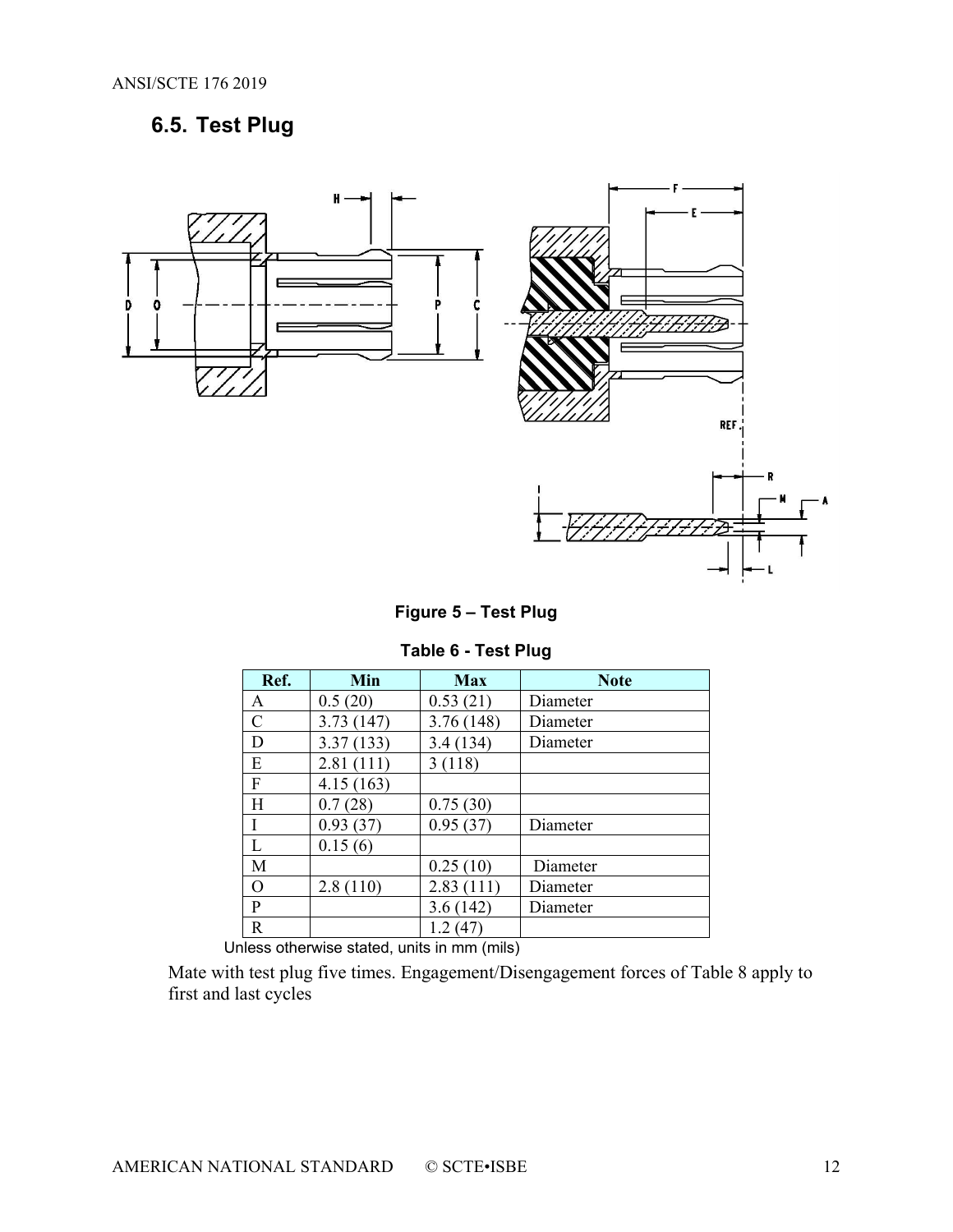# **6.6. Test Socket**

<span id="page-12-0"></span>



|  |  |  |  | Figure 6 – Test Socket |
|--|--|--|--|------------------------|
|--|--|--|--|------------------------|

| <b>Table 7 - Test Socket</b> |  |  |  |  |
|------------------------------|--|--|--|--|
|------------------------------|--|--|--|--|

<span id="page-12-2"></span><span id="page-12-1"></span>

| Ref.          | Min       | <b>Max</b> | <b>Note</b>                           |
|---------------|-----------|------------|---------------------------------------|
| А             | 0.55(22)  | 0.58(23)   | Diameter, before slotting and closing |
| $\mathcal{C}$ | 3.66(144) | 3.69(145)  | Diameter                              |
| D             | 3.45(136) | 3.48(137)  | Diameter                              |
| E             | 2.6(102)  | 2.79(110)  |                                       |
| G             | 4(157)    | 4.12(162)  |                                       |
| H             | 0.8(31)   | 0.85(33)   |                                       |
|               | 0.93(37)  | 0.95(37)   | Diameter                              |
|               |           |            |                                       |
| $\Omega$      | 2.75(108) | 2.8(110)   | Diameter                              |
| P             | 3.8(150)  |            |                                       |
| T             | 18        | 22         | degrees                               |

Mate with test socket five times. Engagement/Disengagement forces of [Table 8](#page-13-2) apply to first and last cycles